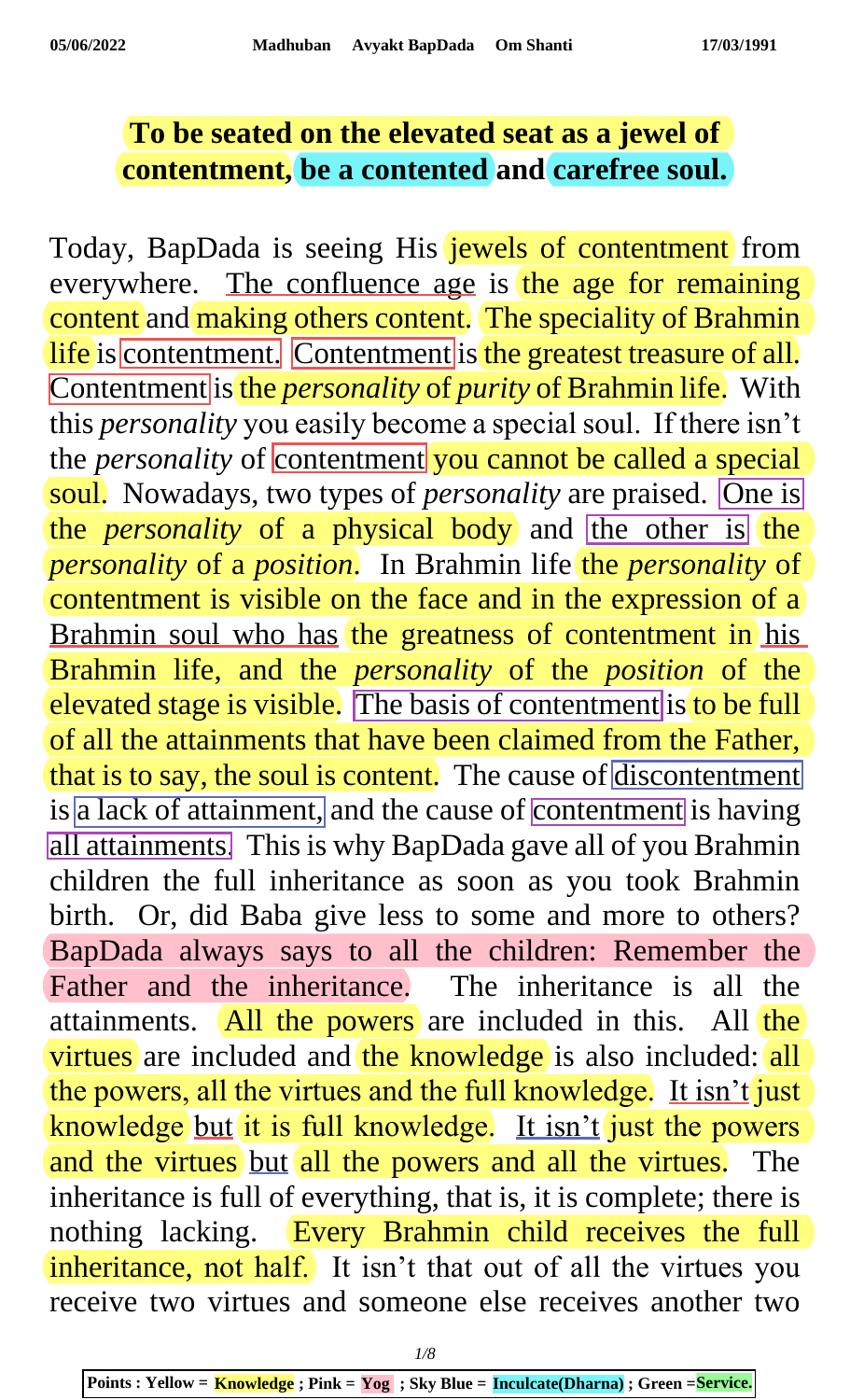virtues. The *full* inheritance means it is complete and perfect. Since each one receives the full inheritance, where there are all attainments, there would be contentment. BapDada was seeing the *personality* of contentment of all the Brahmins and was seeing to what extent each one has developed this *personality*. There is no name or trace of discontentment in Brahmin life. This is known as experiencing the pleasure of Brahmin life through this personality. The pleasure of Brahmin life is in this *personality*. This is a life of pleasure and a life of enjoyment.

The meaning of tapasya is that the *personality* of contentment is visible in your eyes, on your face, in your expression and your activity. Baba was creating the rosary of such jewels of contentment. How much of the rosary would have been created? A jewel of contentment means a flawless jewel. The sign of contentment is that a contented soul will experience the self to be satisfied and others would be satisfied with that soul. In the stage of being satisfied, the heart does not ask questions. One is a heart that is satisfied (prasann), and the other is a heart that asks questions (prashna). Prashna means *questions*. Someone with a satisfied heart remains satisfied because of being *knowledge-full* about the *drama* and does not ask questions. Whatever questions arise in you about the self or others, you yourself get the answer first. You were told previously, too, not to ask "*What*?" or "*Why*?", but to put a *dot*. Not "What?" or "Why?", but a *full stop,* a dot. In one *second*, have the expansion; in one *second*, have the essence. Someone who is satisfied to such an extent remains constantly carefree. So *check*: Do I, a jewel of contentment, have these signs in me? BapDada has given everyone the *title* 'jewel of contentment'. So BapDada is asking: O jewels of contentment, are you content? Are you always content with yourself, that is, with your efforts, with the effort of transforming your sanskars, with the *percentage* of your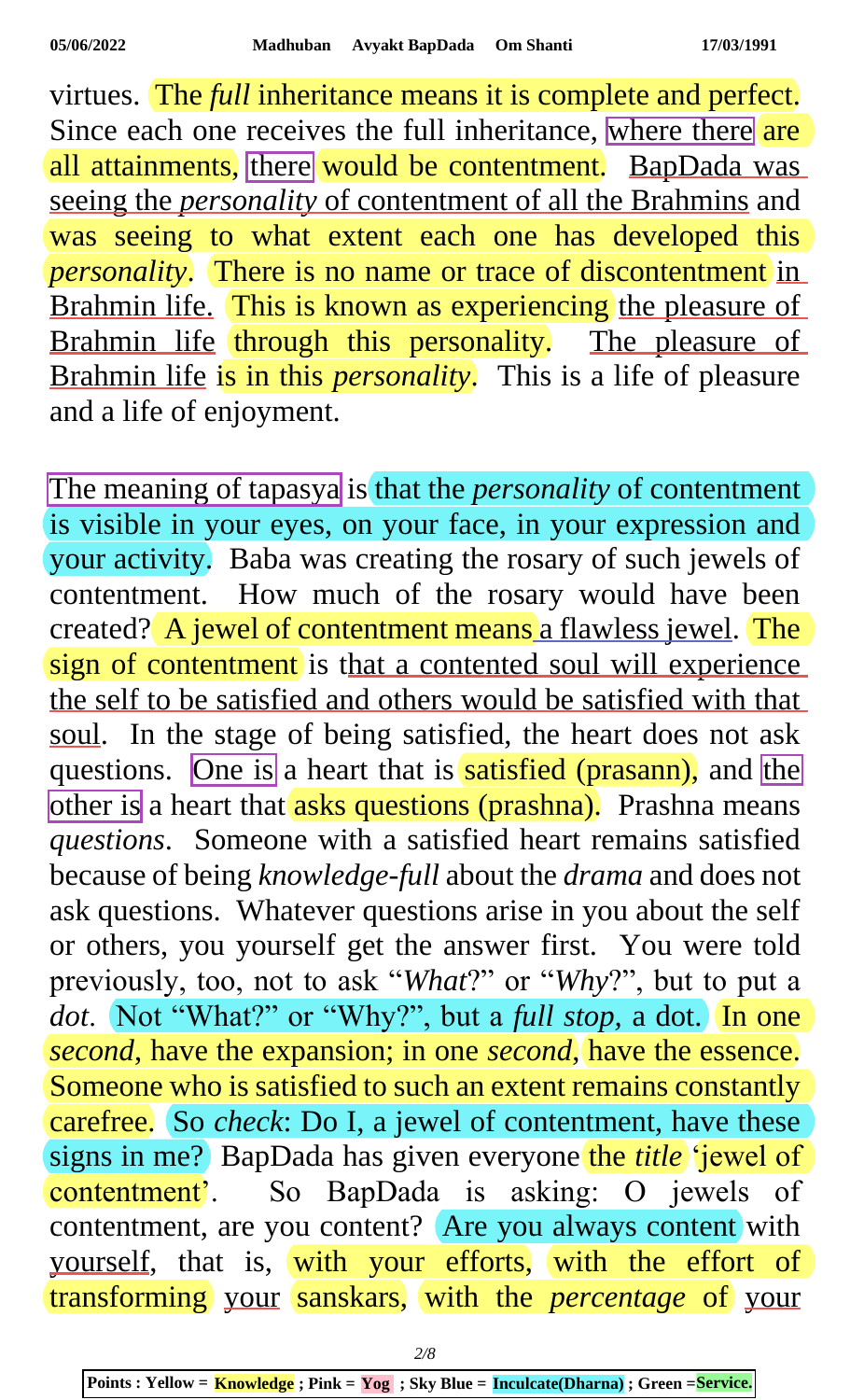efforts and your *stage*? OK, second question: are you always content with your mind, words and actions, that is, with the service that takes place through relationships and connections? In all three, not just in one type of service, but are you always content with all three types of service you do? Do you check to what extent you are content? OK, third question: are you always content with yourself and with others when forming a connection or relationship with all souls? This is because, during the year of tapasya, this is the fruit of the success of tapasya that you have to attain. Let there be contentment with yourself, with service and with others - with everything. You did yoga for four hours; that is very good. You will reach eight hours from four hours; that too is good. Become an embodiment of success with yoga. Yoga is the method, but what success did you achieve with this method? To connect your yogalis the method, and the attainment from having yoga is the success. Just as you have had the aim to have eight hours yoga, in the same way, keep a clear and elevated aim to achieve the result of these three types of contentment. Some children consider themselves to be content due to their own cleverness. Don't be content in that way. One is when your heart accepts and the other is when your head accepts. You are content with yourself, when your head, thinks, "What worries do we have? We are carefree." To consider yourself with your head to be content is not contentment. You have to understand this accurately. Experience the signs of contentment in yourself. Let your heart always be satisfied; let there be that *personality.* If you consider yourself to have that *personality* but others don't consider you to have that personality, it means you are just pleasing yourself. So, there shouldn't be contentment of that kind, but you have to become a contented soul from the correct experience. Contentment means that your heart and the head will always be at rest; they will be in the stage of comfort and happiness; they will not be restless; they will be happy and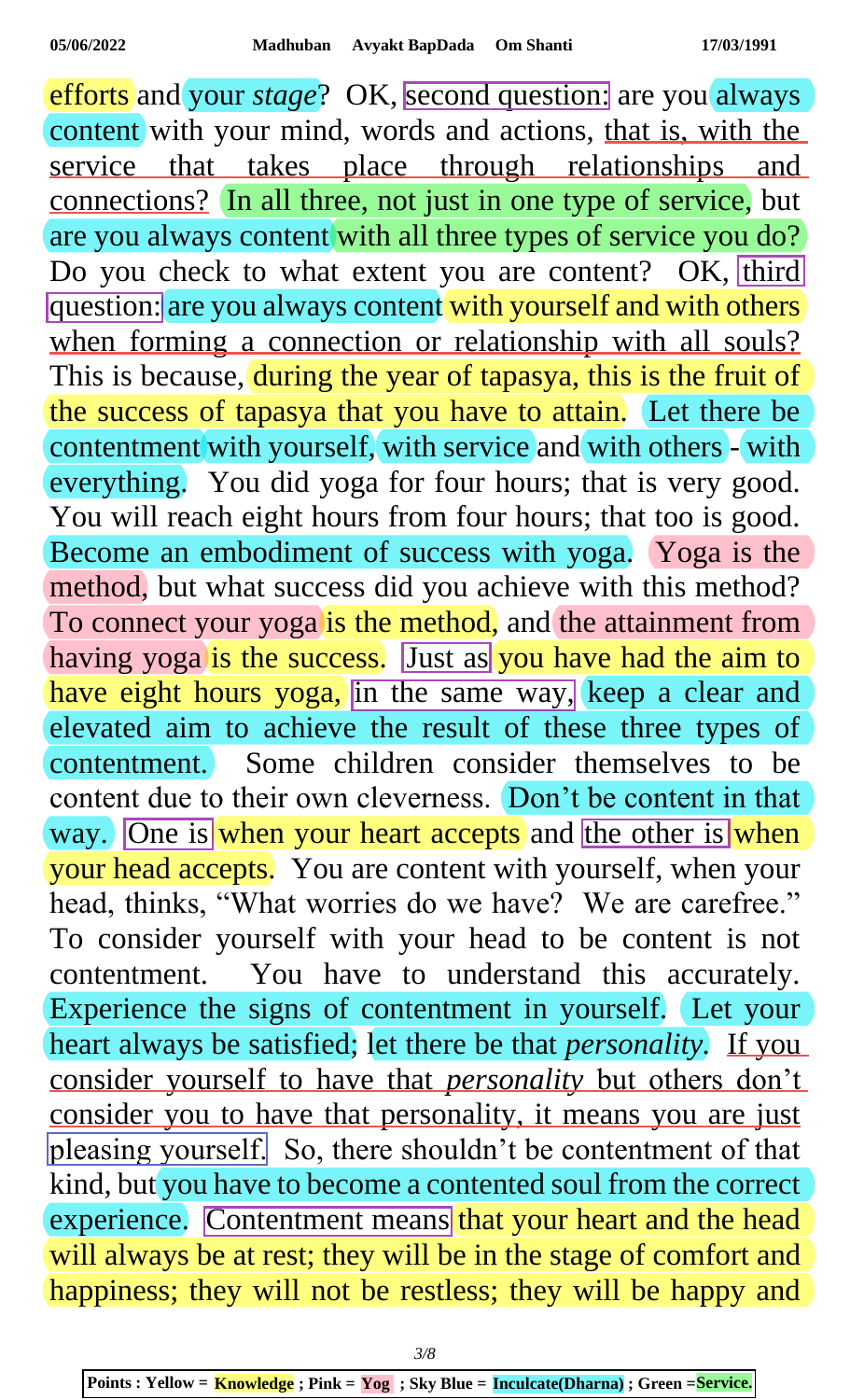comfortable. Such jewels of contentment constantly sparkle as jewels on the Father's forehead. *Check* yourself. Contentment enables you to receive blessings from the Father and all others. A contented soul will, from time to time, experience himself to be flying in the viman of the blessings of the Father and all others. These blessings are the flying vehicle for such souls. They will constantly experience themselves to be flying in a flying vehicle. Such souls will not ask for blessings, but blessings will come to them automatically. To be such a jewel of contentment means to be a tapaswi who is an embodiment of success. It is not success that is temporary; it is eternal and spiritual success. Baba was seeing such jewels of contentment. Let each one of you ask yourself: Who am I?

You have very good zeal and enthusiasm for the year of tapasya. Each of you is doing it according to your capacity and also has enthusiasm for the future. This enthusiasm is very good. Now reveal the attainment you have claimed from doing tapasya in your life and in your relationships and connections with all others. You do experience this in yourself, but you mustn't just keep your experiences in your mind and intellect. Let them come into your behaviour and on your faces. Put them into your relationships and connections. Only then will they first be revealed within you, then they will be revealed in your relationships, and they will then be revealed on the *stage* of the world. The drums of revelation will then beat. Your memorial in the scriptures says that Shankar opened his third eye and destruction took place. Shankar means the bodiless stage, the tapaswi form. This means to make the snake of vices into a garland around your neck and constantly experience an elevated stage and be seated on an elevated seat. The third eye means the eye of becoming perfect, the eye of becoming complete. When you tapaswis are in your complete stage and have the thought of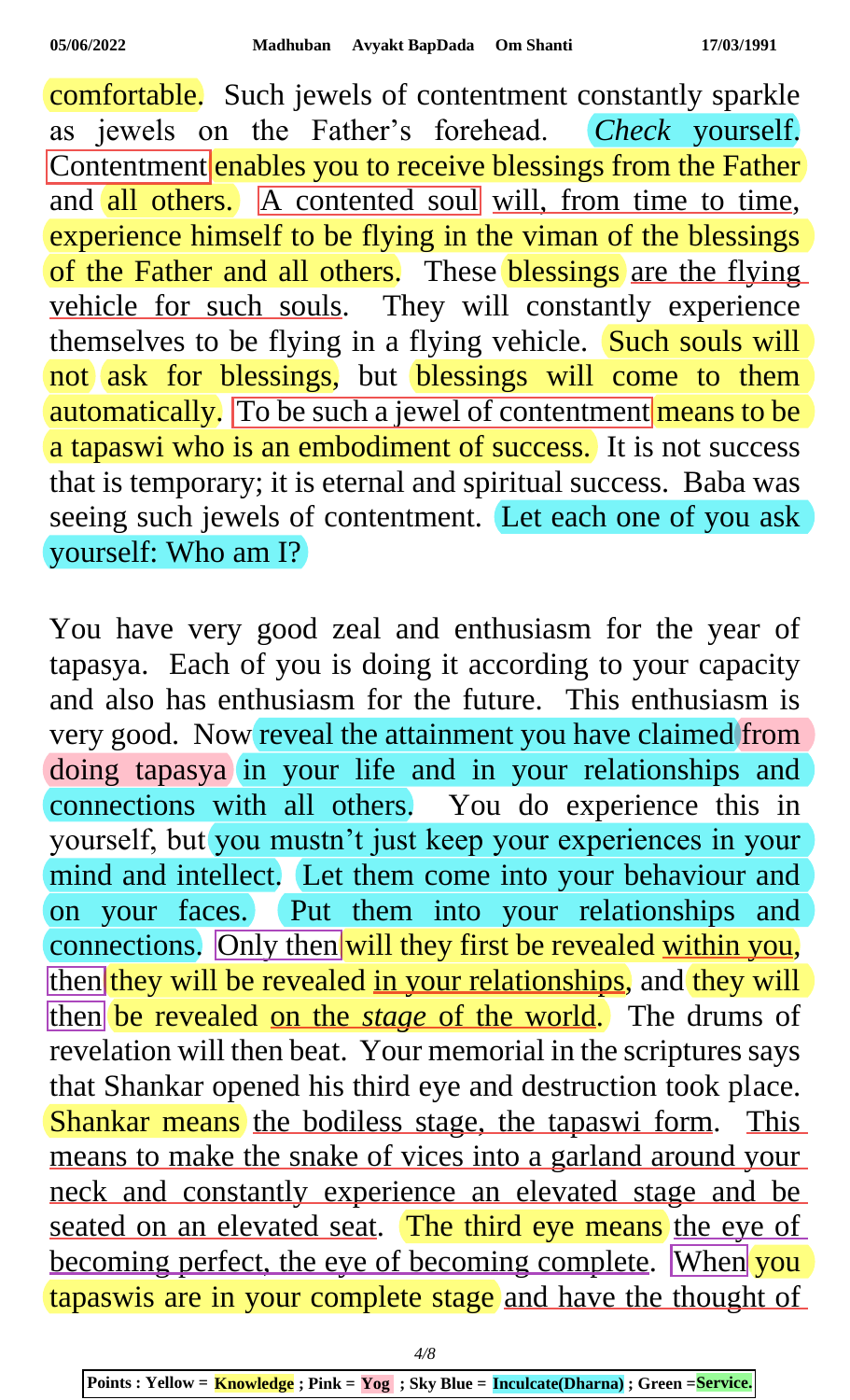world transformation, this nature will dance the *dance* of complete upheaval. It will *dance* the dance of creating calamities. You will be unshakeable and it will create upheaval. Why is that? Who would clean up the whole world? Could human souls do that? So the upheaval of this air, this earth and the water of the ocean will cleanse everything. You have to create such a complete stage with this tapasya. Nature will accept your *order* through your thoughts when your constantly co-operative faculties - mind, intellect and sanskars - first accept your *order*. If your constantly co-operative senses do not accept your *order*, how would nature accept your *order*? Let there be such a high stage of *powerful* tapasya that everyone has the same thought at the same time. The thought of a *second* - 'transformation' - and nature should become present. You Brahmin souls of the world have *world-peace* yoga at the same *time*; everyone has one thought of remembrance at the same time. In this way, through everyone's thoughts, nature will start the *dance* of upheaval. This is why you say that there will be world transformation through self-transformation. How will this old world be transformed and become new? Through the powerful thought of all of you. When everyone has the same thought together, transformation will take place. So, do you understand what you have to do? This is what is called tapasya. Achcha.

BapDada is always pleased to see the *double-*foreign children. This does not mean that He is not pleased to see the Bharat residents. At the moment it is the *double* foreigners' *turn*. The Father is always pleased with Bharat and this is why He has come in Bharat and has made all of you into Bharat residents. So, at this time, are all of you foreigners or are you residents of Bharat? In being residents of Bharat, you are also residents of Madhuban. You like being Madhuban residents. Now finish service quickly so that you can become Madhuban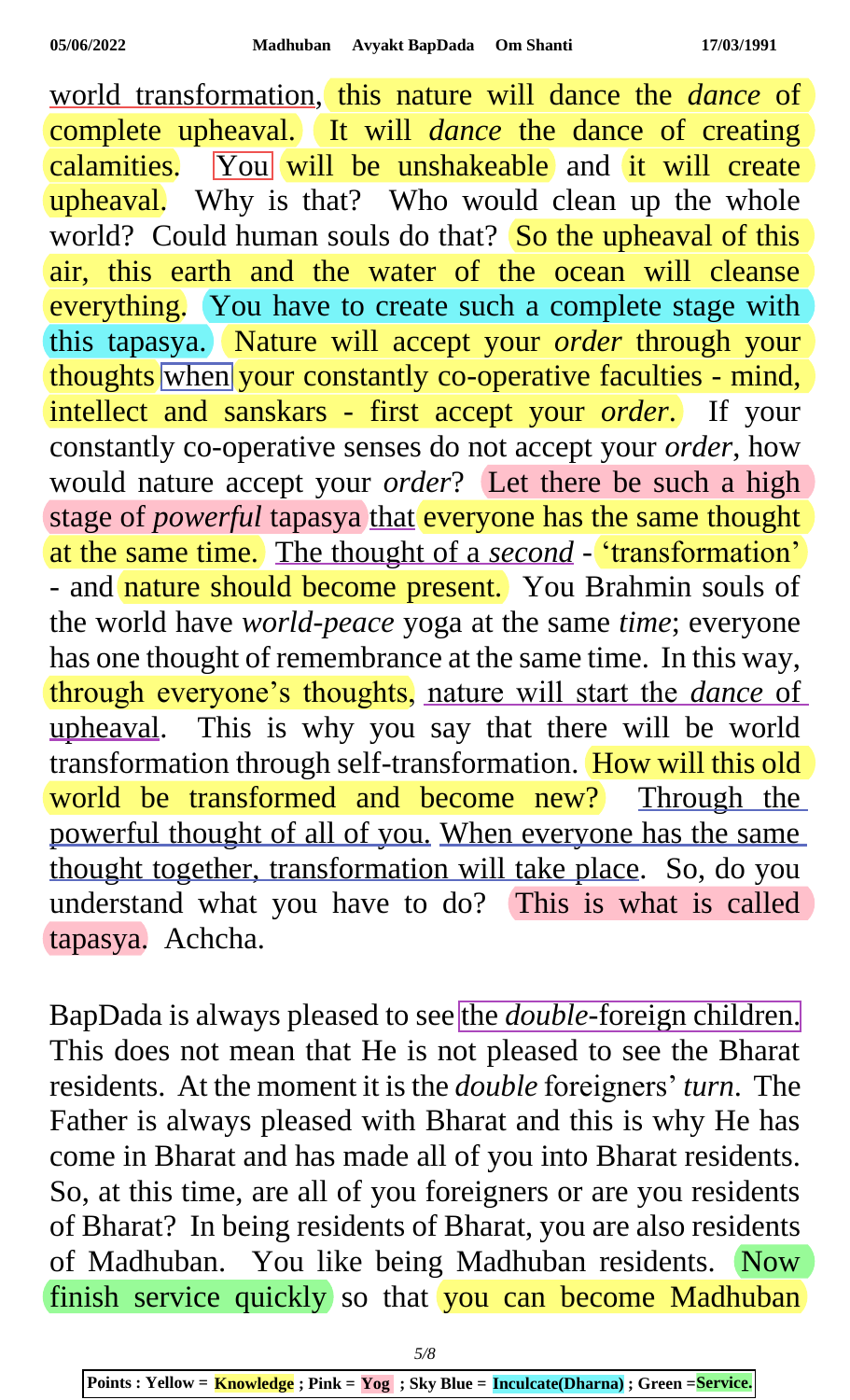residents. When you quickly finish giving the message to the whole world and come here, you will not then be sent away. By that time, this place will also be ready. Look, the land here is very big (Peace Park). Arrangements will be made there beforehand, and there will then be no difficulty for you. However, when the time comes, you will even sleep on your suitcase; you will not get a bed. That will be a different time altogether. That time will be different from this time. Now, let the message through the service you do be the same in your mind, words and actions; it is then that the speed of service will become fast. Be *powerful* in your mind, *knowledge-full* in your words, and *"love-full"* in your relationships and connections, that is, in your actions. Let all these three be experienced at the same time: this is called doing service at a fast speed.

Achcha. Are all of you all right in your bodies and minds? You come from far away, and so BapDada is happy seeing the happy children who have come from far away. However, even though you come here from far away, you are still all right because you come by plane. Achcha.

BapDada is giving special love and remembrance to those who have come for the first time in this cycle. Those who have been before and have come again, raise your hands! Nevertheless, you have good courage. You go back to earn money for your *ticket* and come back. This also is a way to have remembrance: "We have to go, we have to go!" When you come here, you think that you have to go back to the foreign lands, but, as soon as you leave, you think about coming back here. When you have arrived here, you think about going back. The *time* will come when that *Government* will think that these Brahmin souls are the beauty of Abu. Achcha.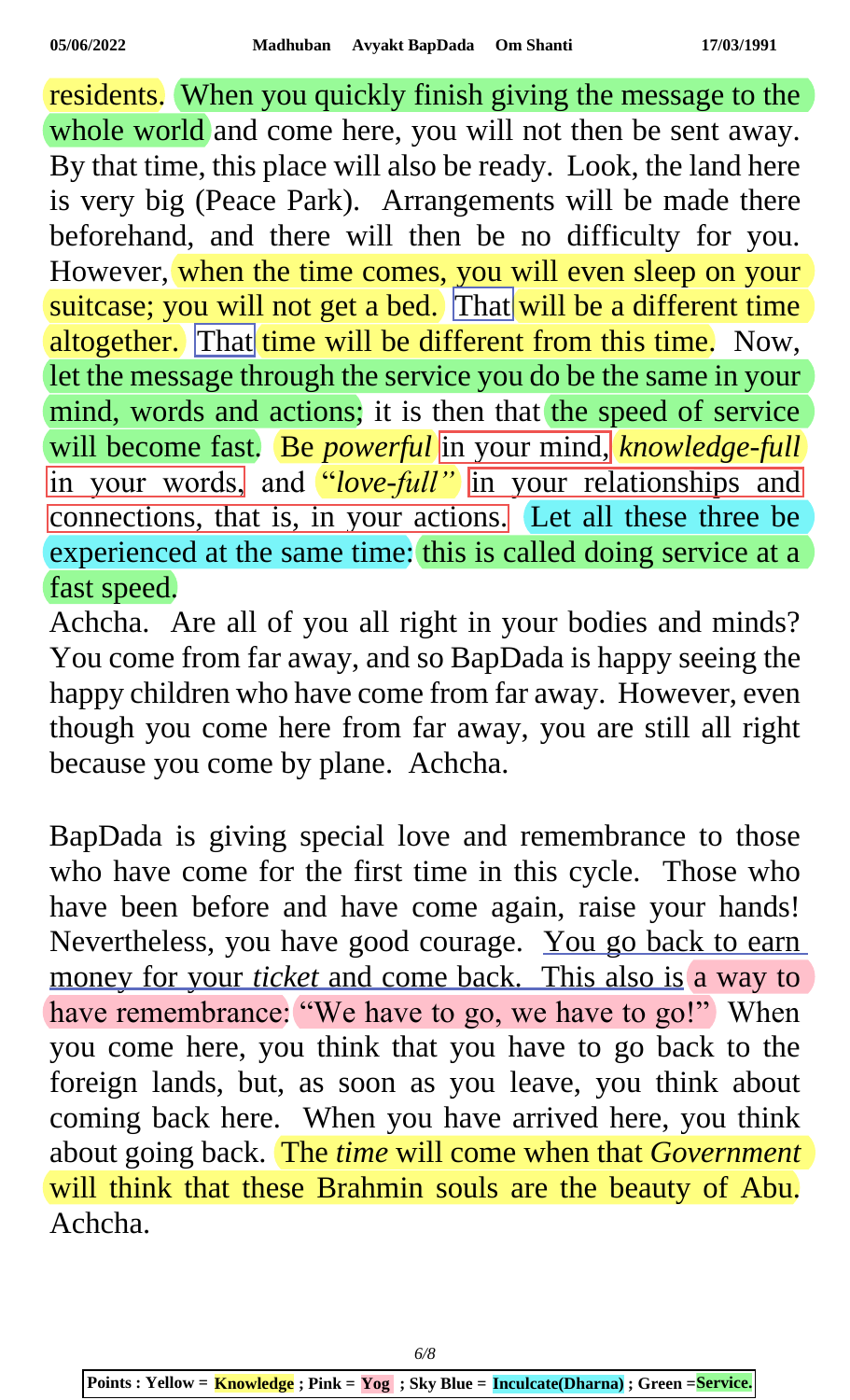To all the great, contented souls in all four directions, to the elevated souls who constantly have satisfied hearts, to those who remain carefree, to the souls who are servers and who do service at a fast speed in all three types of service at the same time, to those tapaswi souls who are seated on the seat of an elevated stage, BapDada's love, remembrance and namaste.

## **Avyakt BapDada meeting groups:**

Do all of you consider yourselves to be *holy* swans? What is the special task of a *holy* swan? (They all gave their own ideas). Are all the specialities you have spoken about in your *practical* actions? Apart from you Brahmins, who else can become *holy* swans? Therefore, say with spiritual intoxication that, just as the Father is always ever *pure* and He puts all the powers into action all the time, in the same way, you *holy* swans always put all the powers into a *practical* form and you remain constantly pure. You were that and you will always remain that. You remember all three aspects of time, do you not? BapDada is pleased to see the *part* of the children that they have played many times before. This is why you don't find it difficult, do you? The word 'difficult' cannot enter the dreams of those who are *master* almighty authorities. Does the word 'difficult' exist in the *dictionary* of Brahmins? It doesn't exist somewhere in small print, does it? You are also *knowledge-full* of Maya, are you not? When you are *full*, you cannot *fail*? What is the reason for *failure?* When you know it in advance, why do you *fail*? If someone knows in advance and then *fails*, what would you call that one? When something happens, the reason you *fail* is that you *feel* (have feelings) about something or other. You have the *flu* of *feeling*. Do you know what *flu* does? It makes you weak. When you have flu, something may be a small thing, but you make it big. Therefore, become *full*! You mustn't *fail*; you have to *pass*. Whatever situation arises, continue to *pass* through that and you will *pass with honours*. So you have to *pass* (overcome).